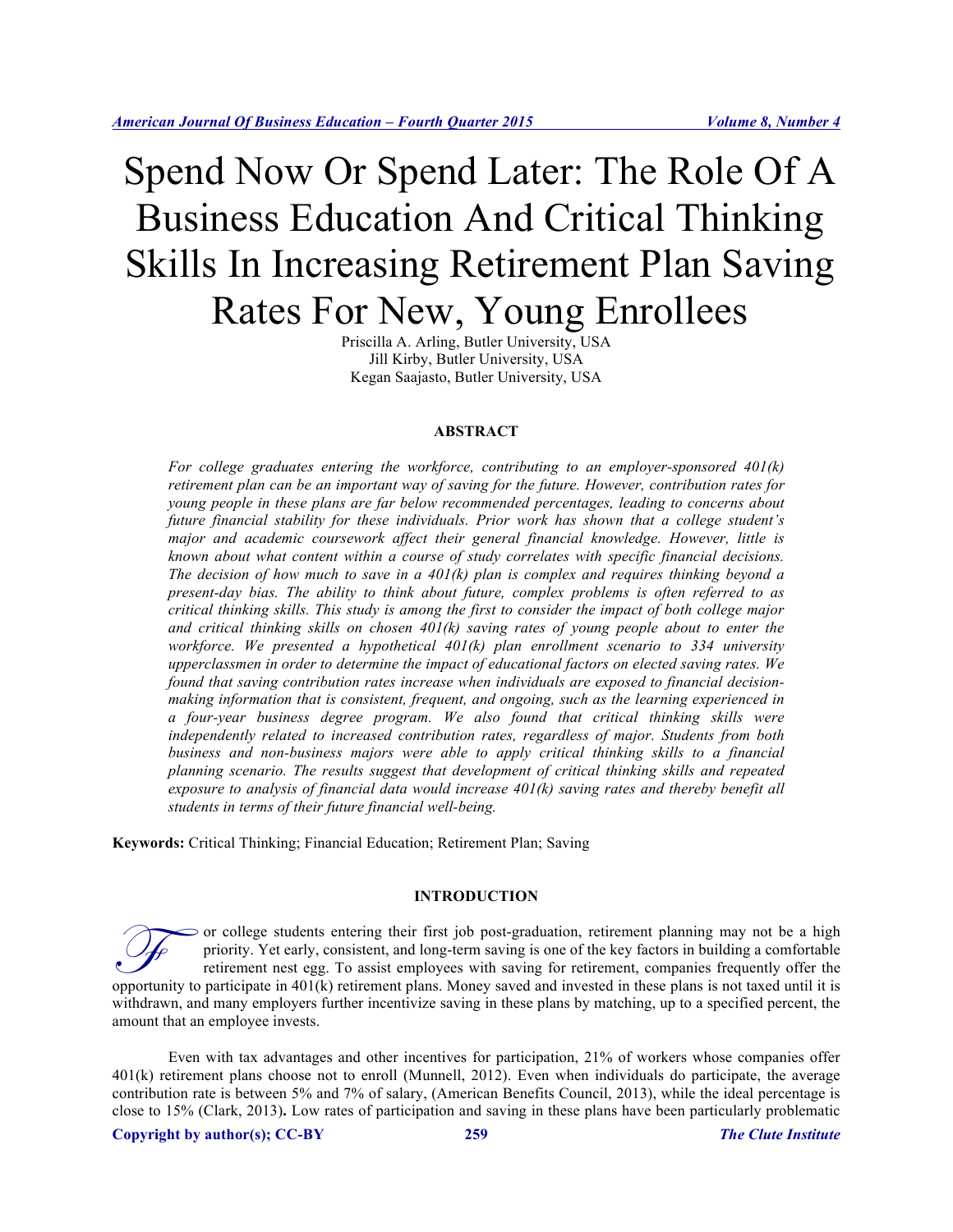for young Americans. In a recent study, 55% of the young adults surveyed reported that they were not saving in either an individual retirement account (IRA) or a 401(k) account (Lusardi, Mitchell, & Curto, 2010). Since 2007, the median balance in 401(k) and individual retirement accounts (IRAs) has remained roughly the same (\$120,000) for households approaching retirement, but the average for younger households has declined (Munnell, 2012).

One answer to improving retirement plan participation and saving is through education. Many employers have attempted to increase the 401(k) participation and saving rate by providing financial education to their employees (International Foundation of Employee Benefit Plans, 2014). However, planning for retirement is complex. In addition to requiring financial knowledge, the decision to contribute to a  $401(k)$  plan entails cognitive effort and necessitates the ability to look beyond a present-day bias (Beshears, Choi, Laibson, & Madrian, 2009). The ability to resolve complex and future-oriented problems is at times described as critical thinking skills*.*

Both financial education and critical thinking skills are often part of a four-year college curriculum. This, plus the existence of prior work, have led to two research questions for this study. First, what is the impact of a fouryear college education in preparing young people to start saving early via employer-sponsored 401(k) plans? Second, what is the impact of critical thinking skills on contribution rates to those plans for young, new enrollees?

In this mixed-methods study, we investigated the selected contribution rates to hypothetical 401(k) plans of college-aged individuals about to enter the full-time workforce. We sought to determine what educational factors are related to higher elected contribution rates for those future enrollees. We examined three possible educational influences on a selected contribution rate: enrollment in a finance course during the student's college career, a program of study that provides consistent information on financial analysis and saving, and the student's level of critical thinking skills.

## **LITERATURE REVIEW**

#### **Financial Literacy**

Much of the literature in the past two decades on financial education and financial behavior has focused on financial literacy. While studies vary in the definition of the term, financial literacy generally refers to the set of knowledge and skills required to manage an individual's financial resources efficiently (Mandell, 2008). Assessment of financial literacy often entails questions on what are considered core financial concepts such as compound interest, real rates of return, and diversification. Financial literacy assessments also often include financial test performance questions, where respondents are asked to make personal financial decisions (Hastings, Madrian, & Skimmyhorn, 2012; Lusardi & Mitchell, 2009).

Prior work has found financial literacy to be related to several self-reported financial behaviors. Lusardi and Mitchell (2009) studied data collected from the Rand American Life Panel, an Internet survey of individuals age 18 and older. The researchers used 989 observations from the panel, with an average respondent age of 45. Sixty percent of respondents were married, 48% were male, and 29% had a high school education or less. The authors constructed their own financial literacy index from questions in the survey. In a multivariate analysis, financial literacy was positively related to retirement planning and saving, after controlling for socioeconomic factors. Van Rooij and coauthors (van Rooij, Lusardi, & Alessie, 2012) added financial literacy questions to an annual survey of households in the Netherlands and analyzed more than 1000 responses. The average respondent's age was just over 50 with over 56% living with a partner or married and 51.5% being male. Respondents were divided into quartiles based on their literacy scores. Respondents in the highest quartile had the highest percentage of ownership of stocks, mutual funds, and bonds. Finally, Hilgert and colleagues (Hilgert, Hogarth, & Beverly, 2003) looked at data from the University of Michigan's monthly phone survey of consumers. The sample included 1,004 respondents from households randomized to represent the U.S. population as whole. The authors found financial literacy to be related to a number of beneficial behaviors, including saving out of each paycheck, diversifying investments, and setting financial goals.

Although financial literacy has been widely studied, questions remain as to whether these types of performance assessments are the best predictive measures for desired financial behaviors. A study of multiple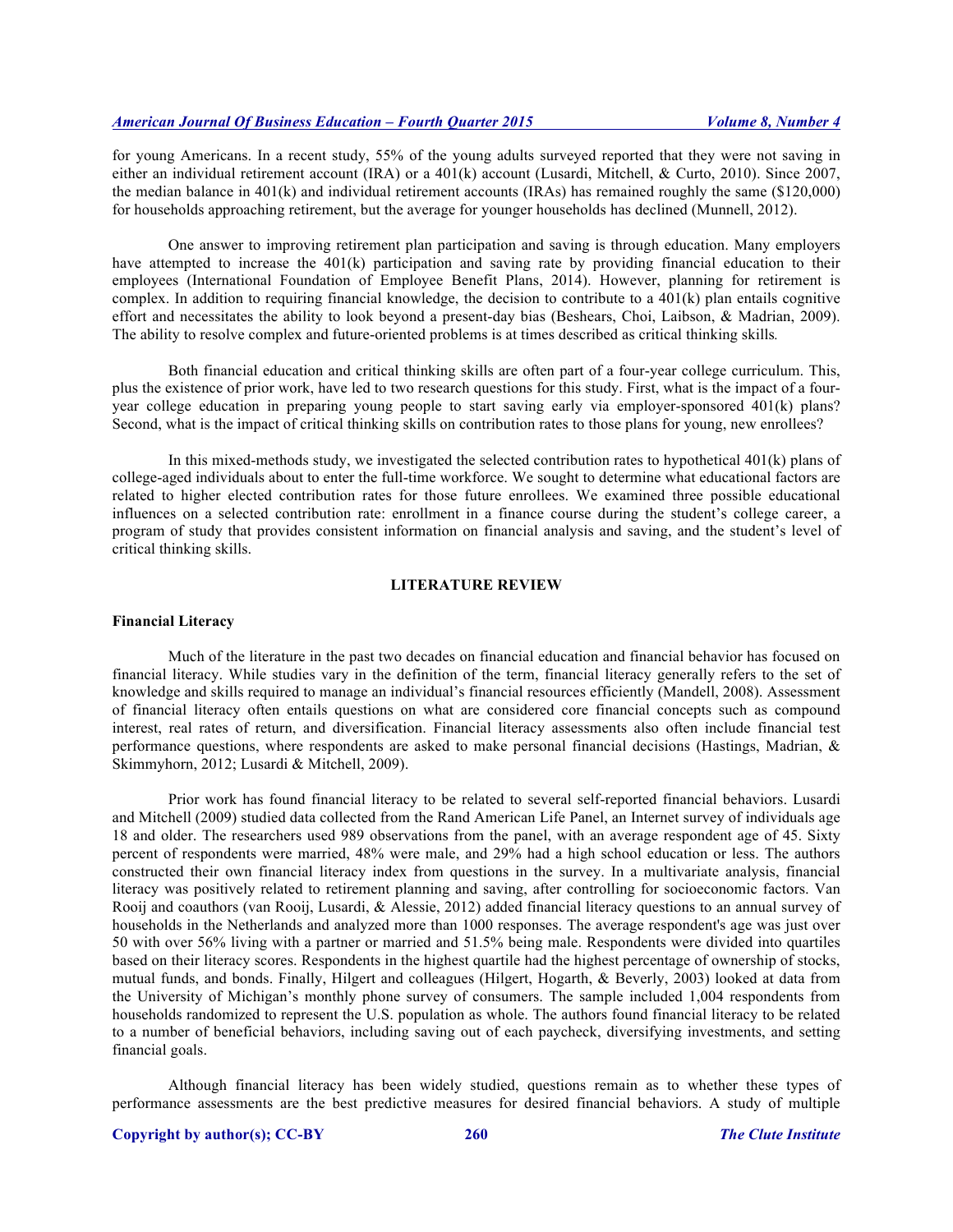financial literacy tests found that the ability to predict financial behaviors, such as planning for retirement, was highly variable and dependent on the specific question asked (Hung, Parker, & Yoong, 2009). In their literature review, Hastings and colleagues (2012) noted that the causal link between financial literacy and beneficial financial behavior was unclear. There is a possibility that the behavior may increase financial literacy, or that a third factor may positively influence both literacy and financial outcomes. The authors suggested that rather than focusing on measuring financial literacy, research should focus on those measures that when changed produce desired financial behavior.

## **Financial Education**

One way that educational institutions and companies attempt to increase desired financial behavior is by offering finance courses, financial seminars, or workshops. Individuals whose employers offer financial education tend to have a higher level of financial literacy (Lusardi & Mitchell, 2009). When retirement planning is available in the workplace, people tend to save more for retirement (Bernheim & Garrett, 2003). One study of the impact of an eight-hour personal financial management course for new army soldiers found that it positively affected saving rates in the Thrift Savings Plan, a plan for federal employees and members of the uniformed services that is similar to a 401(k) (Skimmyhorn, 2012). However, one-time classes and short-term workshops may not produce the desired financial behavior. To be effective, financial education needs to provide regular reinforcement of a consistent financial message (Bernheim & Garrett, 2003) and must be extensive, frequent, ongoing, and mandatory (Willis, 2011).

Mandell (2008) suggested that given the rate of change and complexity of today's financial system, being able to research and solve problems are key skills in making personal financial decisions, and that these skills are frequently learned in college. The author reported on the findings of the 2008 National Jump\$tart Coalition Survey of High School Seniors and College Students (Mandell, 2008), which asked financial scenario questions of 6,856  $12<sup>th</sup>$  grade students and 1,030 full-time college students. The high school sample was stratified by state, and high schools were randomly selected to be surveyed. The college sample was obtained from a panel maintained by Survey Sampling International (SSI), from which a subset of respondents age 18 to 23 was drawn.

Mandell found that college students scored higher on the financial questions, with 61.9% answers correct, than high school students, who averaged 48.3% correct answers. Students in four-year college curriculums scored higher on average (62.6%) than students in two-year colleges (58.7%). Mandell also found that scores varied by college major. The mean score for arts majors was the lowest reported, at 59.4%, while science and social science majors had the highest mean score of 64%. Business or finance majors scored an average of 62.4%. Scores also differed based on what financially oriented courses students had taken. Students exposed to money management ideas in a portion of some course scored an average of 58.2% on the questions, while students who had taken a finance course scored 64.6%. Unfortunately, the author provided only descriptive statistics in the categories above, and none of the score differences were analyzed for statistical significance. Given these findings, we wondered: what is the impact of college major and taking a finance course on the elected contribution rates to 401(k) plans of college-age new enrollees?

While the studies above suggest that education affects financial literacy, many researchers still feel that the connections are questionable among financial literacy, financial education, and financial behavior (Hastings, Madrian, & Skimmyhorn, 2012; Willis, 2011). In their literature review, Hastings and colleagues (2012) noted that even in studies that examined financial behavior, rather than just financial knowledge or literacy, findings were contradictory regarding whether financial education improved financial outcomes. The research reviewed included natural experiments, designed experiments, and self-reported outcomes. The studies using self-reported outcomes tended to find a positive relationship, while findings were mixed in the experimental research. The authors concluded that there was insufficient evidence to determine the settings under which financial education improves financial outcomes.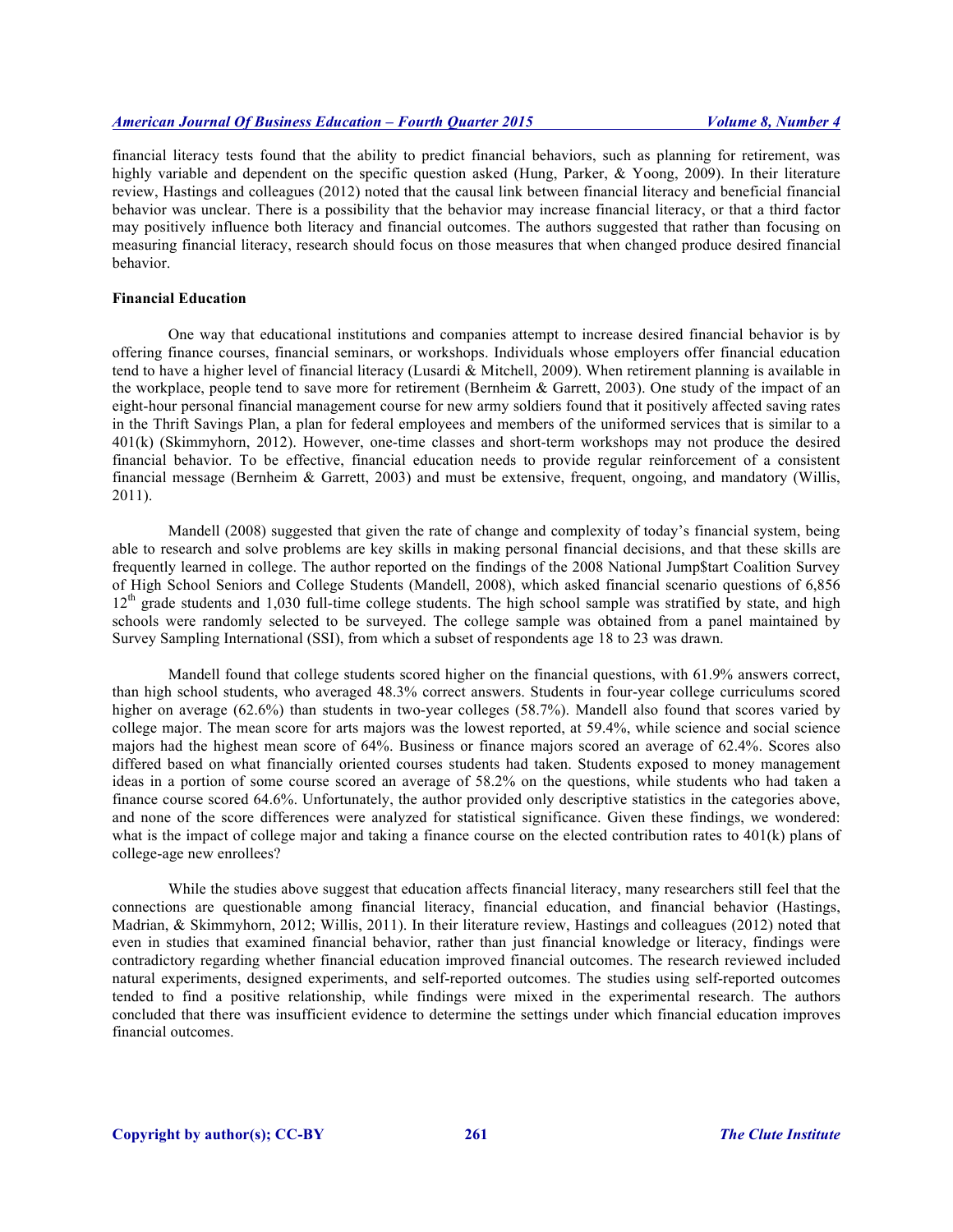### **Critical Thinking**

The decision of how much to contribute to a  $401(k)$  is complex and requires cognitive effort to combine information from multiple sources (Beshears, Choi, Laibson, & Madrian, 2009). The combination of knowledge and skills involved in complex problem solving, weighing options, considering future scenarios, calculating likelihoods, and making decisions is often referred to as critical thinking (Halpern, 1998; Wolcott, 2005). Critical thinking training is often incorporated into college-level curriculums (Roth, 2010; Kunsch, Schnarr, & van Tyle, 2014), yet a recent study found that 36% of students showed no improvement in critical thinking skills after four years of college (Arum & Roska, 2011). One of the challenges relating to both the teaching and learning of critical thinking is whether such training needs to be context-specific or if it is a general set of skills that can be taught and applied later in varying situations (Behar-Horenstein & Niu, 2011).

The critical thinking needed to decide how much to save through a  $401(k)$  plan requires consideration of a broad array of factors, both present and future in focus. Enrollees must consider their current financial status, commitments, and goals as well as forecast future needs, both short-term and long-term. In addition, not only must enrollees understand the plan options presented, they must also have knowledge of basic financial concepts, including but not limited to the time value of money, compound interest, and tax laws. To add further to the complexity, for young, new college graduates the decision requires them to plan for a life they have yet to live, with income and choices previously unavailable to them. Research on  $401(k)$  plan participation has shown that the complexity of the decisions involved often causes individuals to put off the decision, adversely affecting their total saving amounts (Beshears, Choi, Laibson, & Madrian, 2009). Thus, while critical thinking skills may be taught in higher education curriculums, do such skills in general aid in 401(k) decision-making or is additional specifically financial contextual training needed?

We sought to investigate the variables and questions posed above with a group of college-age students who would soon be making their first retirement plan decisions. Much of prior work has focused on older respondents (average age 40 to 50) who have already made retirement plan saving decisions. Once a financial behavior has been enacted, the direction of causality is questionable, as the behavior itself may lead to higher financial literacy or increase critical thinking regarding retirement planning. This study investigated the impact of education before the possible confounding impact of a decision action. In addition, we aimed to better understand the thinking of young decision makers, in order to better determine steps to take to improve financial retirement outcomes for that group.

Additionally, this study builds on Mandell's work on college-age individuals by analyzing differences in retirement planning by academic major and finance education, to determine statistical significance. Finally, the experimental approach used here will help to refine information on what conditions best support beneficial retirement planning financial decisions.

#### **METHOD AND RESULTS**

## **Method**

We surveyed students in a mid-size university in the Midwest. Three colleges within the university were selected for sampling: business, pharmacy, and communication. This mix of colleges yielded a base of respondents with a variety of majors, backgrounds, and curricular experiences. We were interested in obtaining responses from students who had and had not taken business courses, and who had and had not taken finance courses. The colleges also afforded a large cohort of juniors and seniors, who would soon be making 401(k) plan decisions upon graduation. In the semester of the study, emails were sent to faculty who were teaching classes with more than 20 students, asking if students in their class could be surveyed. A minimum of 20 students in a class was selected in order to minimize the number of classes disrupted by participation and was a natural cutoff between relatively larger and smaller classes in the university. Eight out of nine faculty responded, and nine classrooms were surveyed. All students in all of the nine classes responded to the survey. Students were provided with an informational description of 401(k) plans as well as a hypothetical scenario in which they had been hired for a job paying \$50,000 per year. The students were asked to enroll in the company's 401(k) plan where the employer would match their contribution, up to 3% of their salary. They were asked to select a percentage contribution rate between 0% and 15%. The

# **Copyright by author(s); CC-BY 262** *The Clute Institute*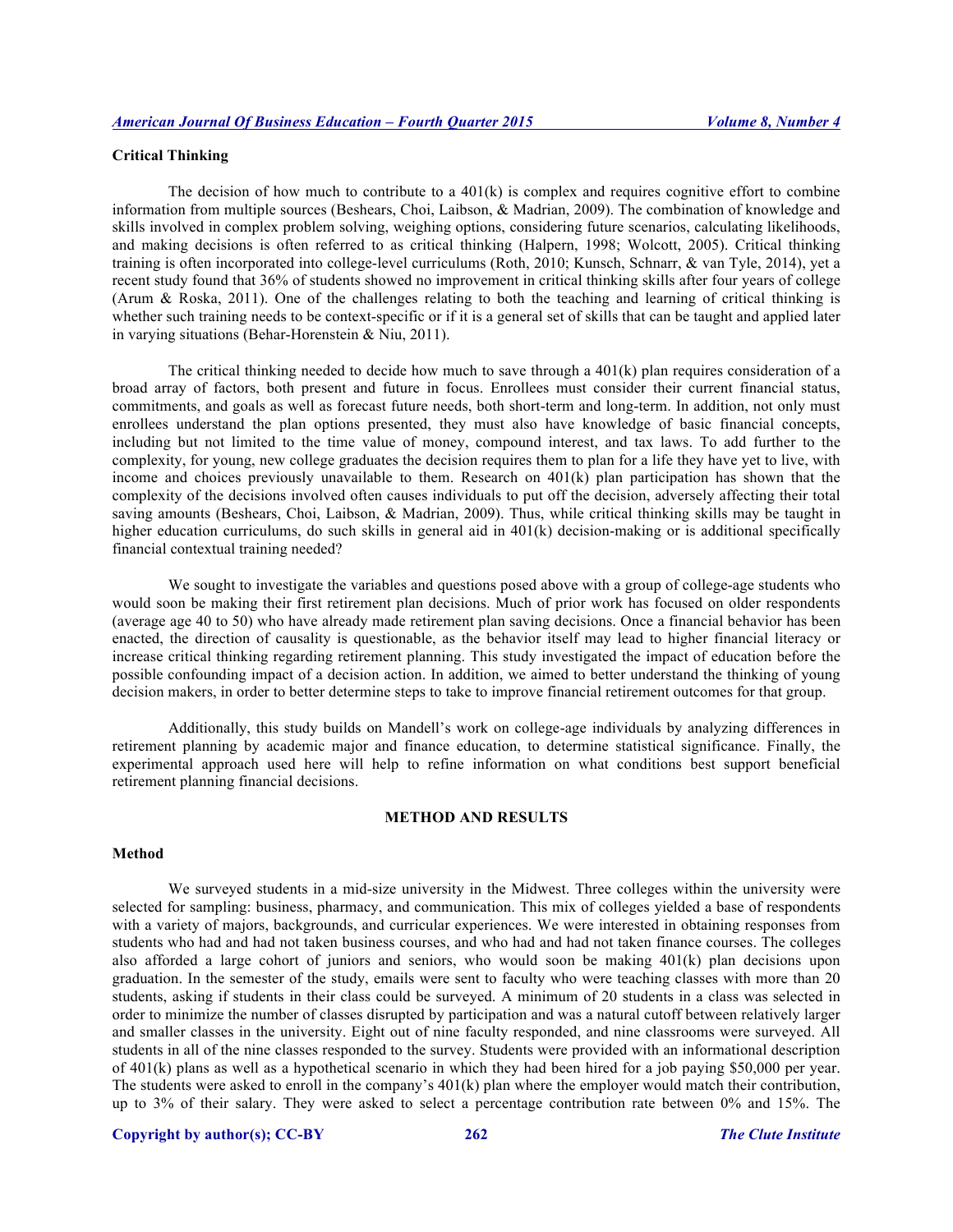scenario provided is shown in Appendix A. In addition, respondents were asked for educational information: whether they had taken a finance course, their major, grade point average, and in what college they were enrolled within the university. Gender and age were also collected.

To capture the critical thinking involved in the decision, respondents were asked to provide a written description of the rationale behind the contribution rate they selected. These descriptions were analyzed independently by each of the three authors and evaluated for evidence of critical thinking skills. Each respondent was assigned a critical thinking score of "1," "2," or "3." Responses that showed heavy present-bias or a lack of considering options, future scenarios, or likelihoods were given a score of "1." Those that showed some consideration of future possibilities or options scored "2," and those that showed evidence of complex thinking, where multiple options and future likelihoods were considered, were scored as "3." Scores from the independent ratings were compared, and where rankings differed, the authors discussed their evaluations to arrive at an agreedupon single score.

Finally, prior work has shown that the default saving contribution rate presented in a 401(k) scenario affects the saving rate selected by new enrollees (Beshears, Choi, Laibson, & Madrian, 2009). To control for this effect, we varied the suggested saving rate in the scenarios. In half of the surveys, the suggested rate was listed as 3%, which is the rate most frequently cited in employer plans. In the other half of the surveys, a 15% suggested rate was used. In this way we could examine the impact of financial education and critical thinking in the presence of alternative default rates.

## **Descriptive Results**

Table 1 contains the summary statistics. A total of 334 students were surveyed. Respondents were enrolled in one of three different colleges in the university. Forty-seven percent were from the pharmacy college, 37% were from the business college, and 16% were from the communications college. Forty-one percent of the students were male and 59% were female. All students were upperclassmen, that is, in their junior or senior year or equivalent. Forty-seven percent of students had taken or were enrolled in a finance course at the time the survey was administered, and 16% reported finance as their major. The average self-reported grade point average (GPA) was 3.468, which was identified as being artificially high. This was controlled for in the hierarchical linear modeling analysis described below. The average age of the survey respondent was 21.2 years. Due to lack of variability in age, the variable was dropped from further analysis. Twenty-two percent of the respondents were assigned a critical thinking score of "1," 71% were assigned a score of "2," and 7% were assigned a score of "3." The variables in the analysis are listed below. All dummy variables were coded "1" for the value listed and "0" for all other values.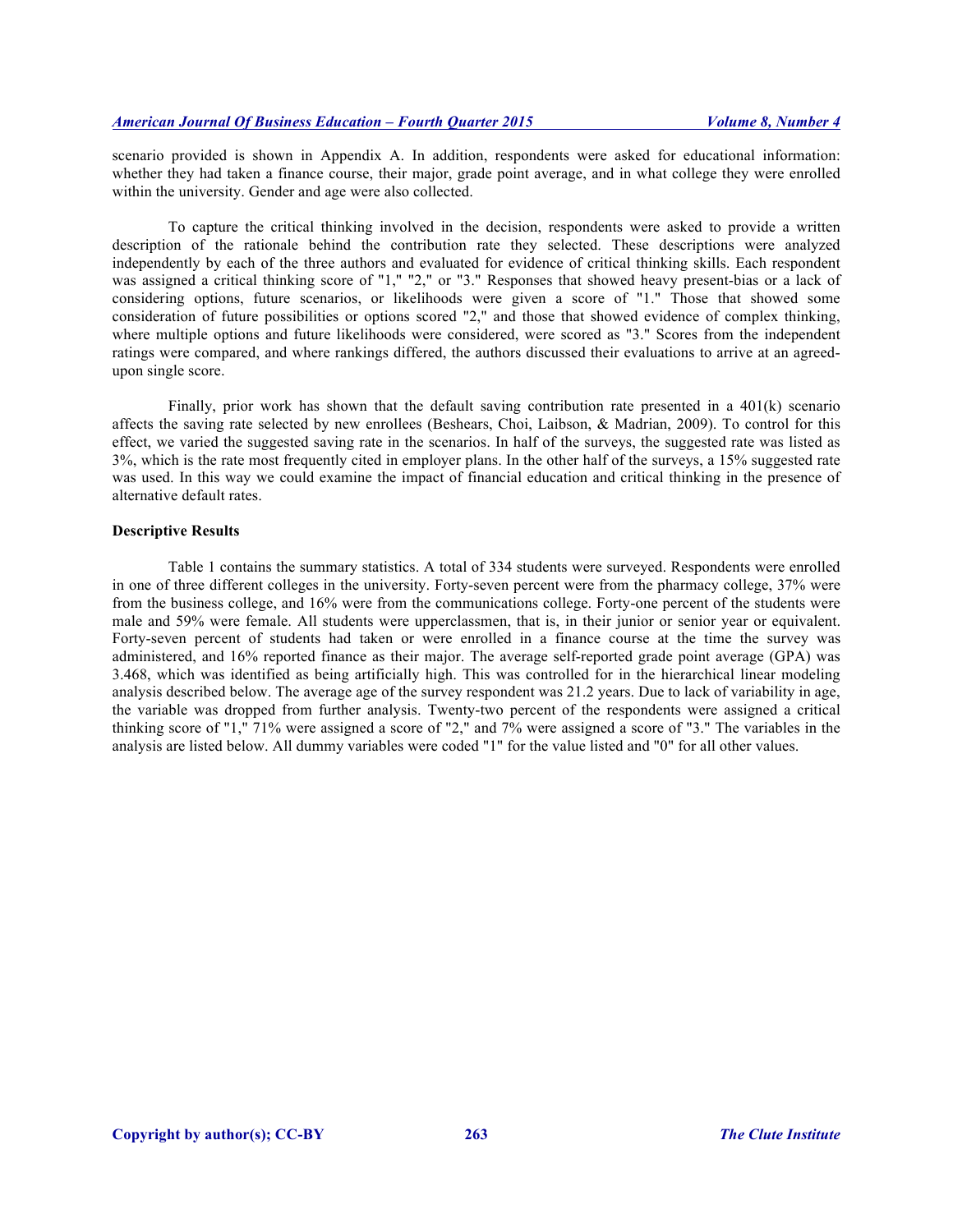#### *American Journal Of Business Education – Fourth Quarter 2015 Volume 8, Number 4*

*Elected Rate* the respondent's elected contribution rate

| Variable                | <b>Description</b>                                                       |
|-------------------------|--------------------------------------------------------------------------|
| <b>Dummy Variables</b>  |                                                                          |
| Finance Course          | respondent had taken (or was currently enrolled in) a finance course     |
| <b>Business College</b> | respondent's primary field of study was within the college of business   |
| <i>Finance Major</i>    | respondent was a finance major or minor                                  |
| Male                    | gender of the respondent                                                 |
| Auto Enrollment 15      | the default enrolled contribution rate was $15\%$ of salary (vs. $3\%$ ) |
| Critical Thinking 1     | the respondent was awarded a critical thinking score of "1"              |
| Critical Thinking 2     | the respondent was awarded a critical thinking score of "2"              |
| Critical Thinking 3     | the respondent was awarded a critical thinking score of "3"              |
| <b>Other Variables</b>  |                                                                          |
| <b>GPA</b>              | the self-reported cumulative grade point average of the respondent       |
| Age                     | the current age of the respondent                                        |

Table 1 lists descriptive statistics and correlations. The mean for the dummy variables indicates the percentage of responses that fell into that named category. For instance, for the variable *Business College*, the mean of 0.373 corresponds to 37% of the responses being from students in that college. There was a high correlation between students who had taken a finance course and students who were enrolled in the college of business (0.840). This is due to a requirement that all business majors or minors must take at least one finance course prior to graduating. The sample purposefully consisted of upperclassmen in order to obtain responses from individuals who would soon be entering the workforce. It is expected that these upperclassmen would have already fulfilled the finance course requirement. Due to the high correlation with *Business College*, *Finance Course* was dropped from further analysis.

#### **Analysis and Results**

Hierarchical linear modeling (HLM) was used for the linear regression model testing. This type of analysis is useful when the primary level of analysis (the individual) is nested within a higher level (classroom) (for examples, see Diestel, Wegge, & Schmidt, 2014; Arthaud-Day, Rode, & Turnley, 2012). According to Raudenbush and Bryk (2002), HLM multilevel models have improved power and unbiased estimates compared to analysis of the same data with a single-level model. In order to control for variances across classrooms, this research used the individual and classroom as the two levels in an HLM analysis.

| <b>Table 1.</b> Descriptive Statistics and Correlations |        |       |           |          |          |         |          |          |         |          |
|---------------------------------------------------------|--------|-------|-----------|----------|----------|---------|----------|----------|---------|----------|
| <i>Variable</i>                                         | Mean   | s.d.  |           |          |          | 4       |          | h        | 7       | 8        |
| <b>Elected Rate</b>                                     | 0.082  | 0.038 |           |          |          |         |          |          |         |          |
| Finance Course                                          | 0.466  | 0.500 | $.216**$  |          |          |         |          |          |         |          |
| <b>Business College</b>                                 | 0.373  | 0.484 | $.241**$  | $.826**$ |          |         |          |          |         |          |
| Finance Major                                           | 0.157  | 0.365 | $.130*$   | $.463**$ | $.560**$ |         |          |          |         |          |
| Age                                                     | 21.201 | 1.671 | $-.091$   | $.114*$  | .022     | $-.021$ |          |          |         |          |
| Male                                                    | 0.410  | 0.493 | .094      | $.434**$ | $.427**$ | 394**   | .061     |          |         |          |
| <b>GPA</b>                                              | 3.468  | 0.339 | $.126*$   | $-136*$  | $-.097$  | $-.078$ | $-186**$ | $-237**$ |         |          |
| Auto-Enrollment 15                                      | 0.475  | 0.500 | $.250**$  | .040     | .032     | .030    | $-.026$  | .092     | $-.042$ |          |
| Critical Thinking 1                                     | 0.220  | 0.416 | $-.201**$ | $-.008$  | .002     | $-.048$ | .047     | $-.072$  | $-121*$ | $.130*$  |
| Critical Thinking 2                                     | 0.710  | 0.456 | $.116*$   | $-.078$  | $-.077$  | $-.001$ | $-142*$  | .004     | .100    | $-.120*$ |
| Critical Thinking 3                                     | 0.070  | 0.257 | $.120*$   | $.151**$ | $.134*$  | .079    | $176***$ | $.110*$  | .018    | .002     |

\*significant at  $p < 0.05$ ; \*\*significant at  $p < 0.01$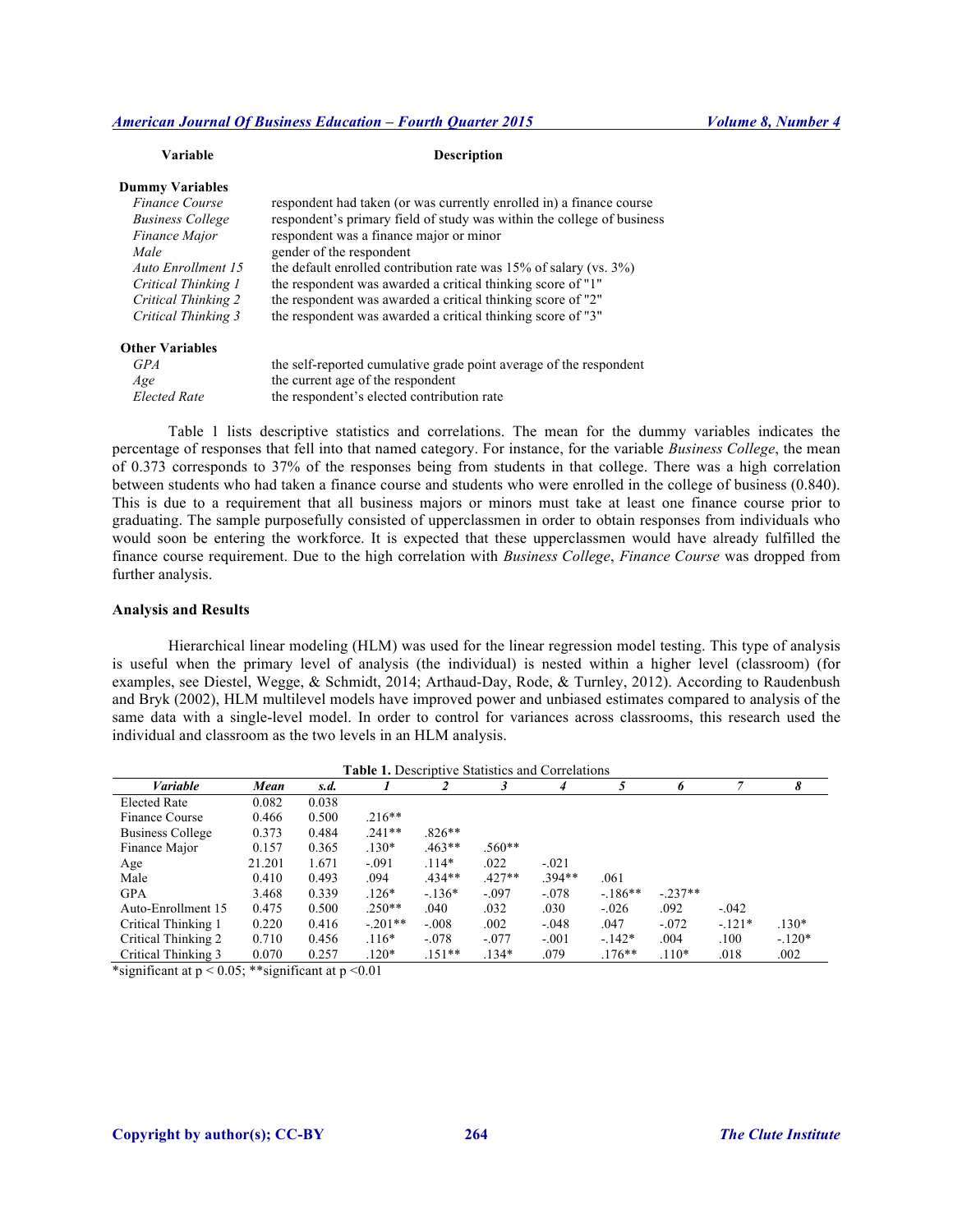*American Journal Of Business Education – Fourth Quarter 2015 Volume 8, Number 4*

| <b>Table 2. HLM Model Results</b>                                                          |             |                  |  |  |  |  |
|--------------------------------------------------------------------------------------------|-------------|------------------|--|--|--|--|
| <b>Variable</b>                                                                            | Coefficient | <b>Std.Error</b> |  |  |  |  |
| Intercept                                                                                  | 0.070       | 0.003            |  |  |  |  |
| <b>GPA</b>                                                                                 | $0.016*$    | 0.006            |  |  |  |  |
| Auto Enrollment 15                                                                         | $0.021***$  | 0.004            |  |  |  |  |
| Business College                                                                           | $0.020***$  | 0.005            |  |  |  |  |
| Finance Major                                                                              | $-0.002$    | 0.007            |  |  |  |  |
| Male                                                                                       | $-0.002$    | 0.005            |  |  |  |  |
| Critical Thinking 1                                                                        | $-0.020***$ | 0.005            |  |  |  |  |
| Critical Thinking 3                                                                        | 0.008       | 0.008            |  |  |  |  |
| Individual Level                                                                           | 0.200       |                  |  |  |  |  |
| Pseudo R-Squared                                                                           |             |                  |  |  |  |  |
| Group Level                                                                                | 0.310       |                  |  |  |  |  |
| Pseudo R-Squared                                                                           |             |                  |  |  |  |  |
| $*$ gianificant at $n < 0.05$ , ** significant at $n < 0.01$ ***significant at $n < 0.001$ |             |                  |  |  |  |  |

\*significant at p < 0.05; \*\* significant at p < 0.01,\*\*\*significant at p <0.001

When using multilevel models, Luke (2004) suggests running a null model to determine if there is enough between-classroom variance to justify using such a model. In our null model, *Elected Rate* was used as the dependent variable, with no predictor variables. The null model equation was:

*ElectedRate*<sub>ij</sub> =  $\gamma_{00}$  + u<sub>0j</sub>+ r<sub>ij</sub> (1)

Where  $\gamma_{00}$  is the random intercept at level 2,  $u_{0i}$  is the random error associated with the intercept and  $r_{ii}$  the level 1 residual error term. The intra-class coefficient of the null model was 6%. The chi-squared test indicated that the between-group variance was significantly different from zero (p-value  $\leq 0.001$ ), suggesting that multilevel modeling is appropriate for these data.

The final model tested was:

$$
Elected Rate_{ij} = \gamma_{00} + \gamma_{10} * GPA_{ij} + \gamma_{20} * AutoEnrollment 15_{ij} + \gamma_{30} * Business College_{ij} + \gamma_{40} * FinanceMajor_{ij} + \gamma_{50} * CriticalThinking 1_{ij} + \gamma_{60} * CriticalThinking 3_{ij} + \gamma_{70} * Male_{ij} + u_{0j} + r_{ij}
$$
\n(2)

As noted earlier, it was determined that the self-reported GPAs of respondents were artificially high. To control for reporting bias, and as suggested by Raudenbush and Bryk (2002), GPA was group-centered in the model.

The results of the model are shown in Table 2. Model fit in multilevel modeling is assessed at each level through the change in deviance (-2 log likelihood) and change in residual variance. The change in deviance is interpreted similarly to a traditional  $R^2$  and is called the pseudo- $R^2$  (Snijders & Bosker, 1994). The pseudo- $R^2$  at the individual level was 21% and at the group level was 31%.

The model suggests that being enrolled in the college of business and GPA are positively related to a higher elected contribution rate. We also found that respondents who were assigned a critical thinking score of "1" elected a lower contribution rate than students who were assigned a score of "2." Being assigned the highest critical thinking score of "3" was not related to a higher in the elected contribution rate, as compared to students who were assigned a score of "2." Respondents for whom the higher default rate was used in the plan scenario (15%, *Auto Enrollment 15*) elected a higher contribution rate than respondents for whom the default was 3%. Gender and being a finance major were not related to elected contribution rate, after controlling for the other factors.

#### **DISCUSSION**

Our findings on college enrolled (business) and finance major build on Mandell's (2008) work, by testing the statistical significance of the impact of different majors on financial knowledge and decisions. Students in the college of business elected higher contribution rates for 401(k) plans than students with other academic majors. We suggest that this is due to exposure within the business curriculum to a financial message that is consistent, frequent, and ongoing. In a college of business, students take a wide variety of courses, including accounting, economics, and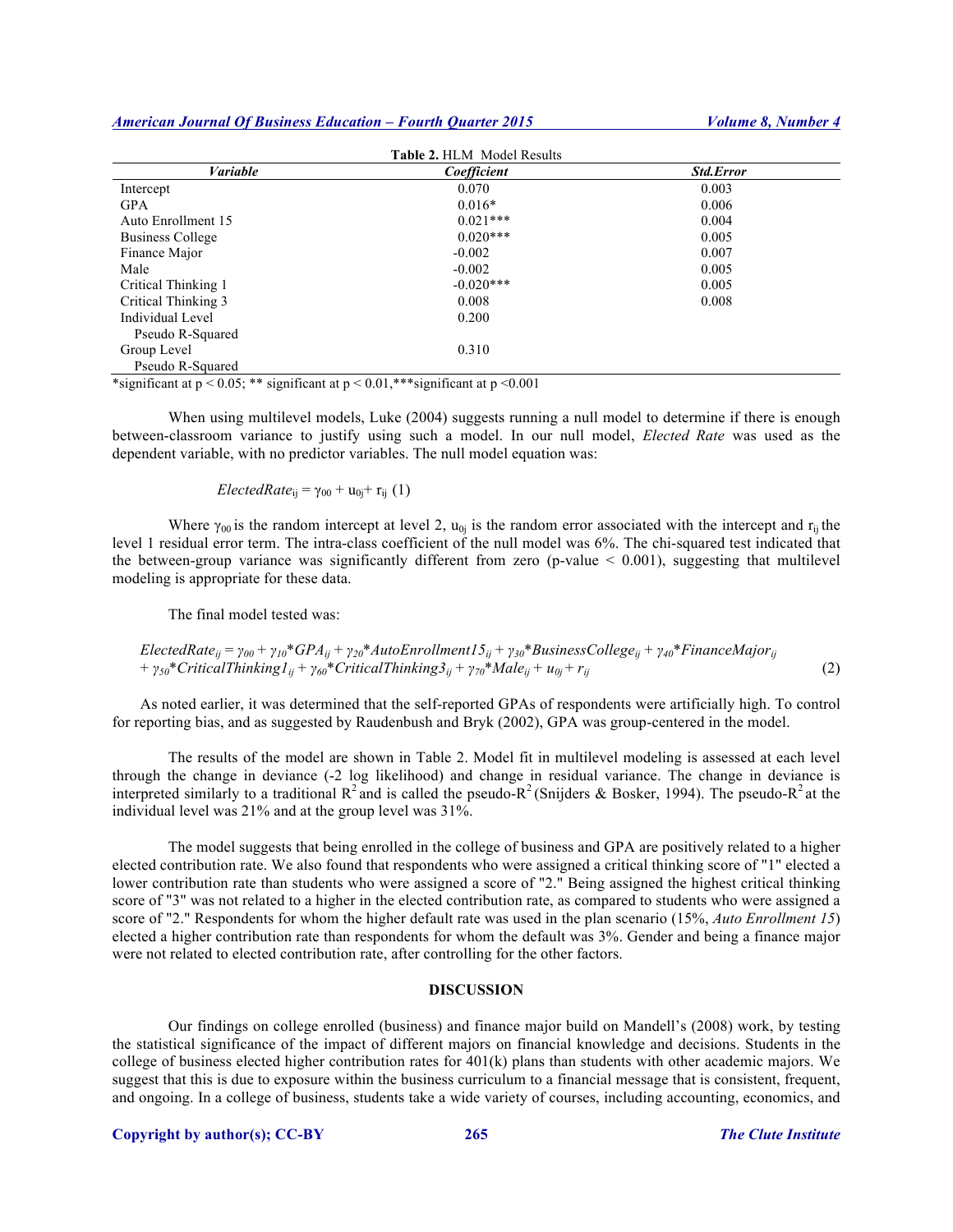business analytics courses, in which they are asked to analyze and make decisions using financial data. This set of coursework typically occurs over several years. In the university studied, these courses are required for business majors. Our research found that students whose majors do not require these financial and business-decision-making courses elected overall lower contribution rates. This finding supports earlier work suggesting that decision makers need financial education that is regular, extensive, and mandatory (Bernheim & Garrett, 2003; Willis, 2011) in order to make informed, long-term financial decisions.

However, being a finance major did not make a statistically significant difference in the elected contribution rate, when controlling for college curriculum. This differs somewhat from Mandell, who found that students who had taken a finance course scored higher on a financial literacy test (64.7%) than students who had only been exposed to money management ideas in a course (58.3%). Therefore, we ran an additional model without the business college variable. We found that *Finance Major* was significant (r=0.013, p<0.05) when the model did not control for college, supporting the differences found by Mandell.

We also found that critical thinking plays an important role in making 401(k) saving decisions. Students who showed the ability to get beyond a present-bias, to think about future scenarios and likelihood, and to combine multiple factors in their decision-making elected higher contribution rates. This effect was independent of a student's major. Behar-Horenstein and Niu (2011) raised the question as to whether critical thinking teaching and learning needs to be context-specific. Our finding suggests that such skills are transferrable to a different context. In this study, non-business students were able to apply the general critical thinking skills they had learned to a situation that was likely new to them, specifically deciding on a  $401(k)$  saving rate. In addition, for both business and nonbusiness students, overall GPA was positively related to higher elected contribution rates.

These results extend earlier work on financial literacy and its impact on saving and setting financial goals. As noted earlier, some have questioned the causal link between financial literacy and beneficial financial behaviors (ex. Hung, Parker, & Yoong, 2009; Hastings, Madrian, & Skimmyhorn, 2012). The potential reverse causality issue was addressed by sampling young, potential new enrollees. The students surveyed have not yet participated in retirement planning, so the learning acquired by that financial behavior could not have affected their financial knowledge or critical thinking skills. In addition, we found that college major, and critical thinking affect financial behaviors and those factors may affect financial literacy itself. More work is required to further investigate the latter relationship.

If a goal of future education is to encourage higher rates of saving among young retirement plan enrollees, the findings from this study suggest several possible areas of action. The first opportunity is to include more financially related information and messages within the non-business curriculum. This type of information needs to be spread over an extended period of time and in different contexts. Such education should be mandatory so that all individuals receive the same information. For educational institutions, this would require adding financial decisionmaking problems to a broader base of core courses such as math or analytical reasoning classes, and perhaps adding required personal finance courses to curriculums. Preferably this would begin in high school to ensure the broadest reach to young people. For companies looking to add financial education to their employee training programs, these findings suggest that it must be mandatory and conveyed repeatedly in a variety of settings.

A second opportunity is to incorporate the development of critical thinking skills further into a variety of courses. The ability to think beyond the present state, consider multiple options, and make informed choices would not only benefit individuals' future financial decisions, but would have a bearing on decisions in all realms of their lives. For students, early and repeated exposure to building critical thinking skills would also likely assist them in their coursework and result in higher GPAs as well. For employees, development of critical thinking skills is likely to reap rewards on both an individual and organizational level.

Other areas in academe that could assist with this type of education might be career or internship services. As those areas have close ties to future employers, workshops, speakers, and other events could include information on financial decision-making that students will have to make immediately upon graduation. Workshops could be targeted for each year in a four-year curriculum and students could earn badges for learning real world financial skills. Career and academic advisors could help students look beyond courses just in their major, encouraging them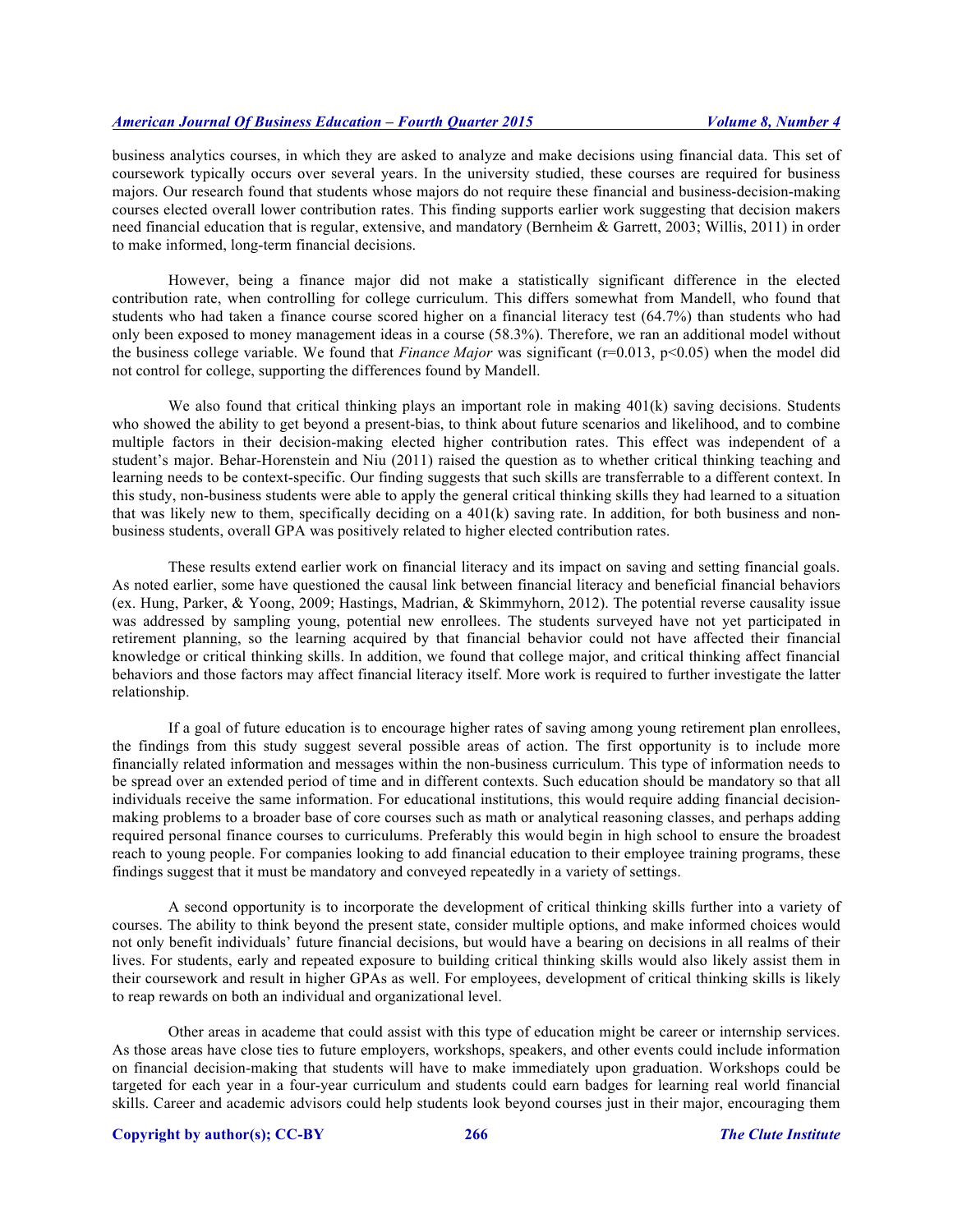to take additional classes relating to financial decision-making and critical thinking skills in different contexts. Internship services could also work with employers to devise work assignments incorporating financial and analytical skills that would boost students' general critical thinking abilities. More research is needed in this area to determine how institutions of higher learning can best educate students on the financial skills needed.

#### **LIMITATIONS**

This study was conducted in one mid-size university, with students who majored in three different curriculums. Additional studies from other educational institutions are needed to further support the findings here regarding the impact of curriculums and GPA. In addition, it would be useful to study young people not currently enrolled in post-secondary education in order to better understand the role of critical thinking skills in 401(k) plan contribution rates. The findings here are also limited in that the choices made by students were based on a scenario and not real-world choices in their first jobs. Students may make different choices when they have been hired and are making the actual  $401(k)$  contribution decision. However, testing the actual elected rates of new, young employees would require collecting data from one firm across time or collecting data from a variety of firms. In both cases, numerous other variables would be introduced that would be difficult to control for, including varying plan designs, economic conditions, and participant characteristics.

## **CONCLUSION**

Today's educators and students alike continually face the question of what set of courses and skills will best prepare students for the future. This study suggests that development of critical thinking skills and repeated exposure to analysis of financial data would increase  $401(k)$  saving rates and thereby benefit all students in terms of their future financial well-being. Outside of the academic realm, the results suggest that companies that provide financial-planning education to their employees on a continuous basis will be more effective in increasing the elected 401(k) saving rate, helping to enhance employee financial well-being. Many companies either are including or are planning to include financial education as a line item in their budget (International Foundation of Employee Benefit Plans, 2014). Our study is a step in helping to provide input into what type of education to provide future students and 401(k) enrollees.

The findings here suggest several areas for future study. As noted earlier, research is needed to further uncover the relationships among financial literacy, college major, and critical thinking skills. In what way, if any, do those factors and others influence financial literacy? Our study compared three colleges: business, pharmacy, and communication. How would students fare who represent different colleges and majors, such as basic science or more math-based studies? Also, research is needed on the cross-curriculum approach suggested in the Discussion section above. If there are universities that currently use this approach, how is it being implemented and what has been the impact on students' financial behaviors? Finally, a longitudinal study that surveys students again a year after graduation would best answer the question about how education influenced financial behavior. In making their actual decision about the elected contribution rate, what was the rate they chose and why?

# **AUTHOR INFORMATION**

**Priscilla A. Arling** is an Associate Professor in the College of Business, Butler University. She holds a Ph.D. in Information and Decision Sciences from the Carlson School of Management, University of Minnesota, and an M.B.A. from the University of Missouri-Kansas City. Priscilla's research interests include student performance, social network analysis, communication, and health care management. (Contact author)

**Jill Kirby** is an Assistant Professor in the College of Business, Butler University. She holds a Ph.D. in Finance and an M.S. in Economics from the Gatton College of Business and Economics, University of Kentucky. She worked for 17 years as an actuary and is a member of the Casualty Actuarial Society. Jill's research interests include market anomalies and barriers to arbitrage as well as retirement planning.

**Kegan Saajasto, a**t the time of this research, was a senior honors student majoring in Finance and Information Systems in the College of Business, Butler University.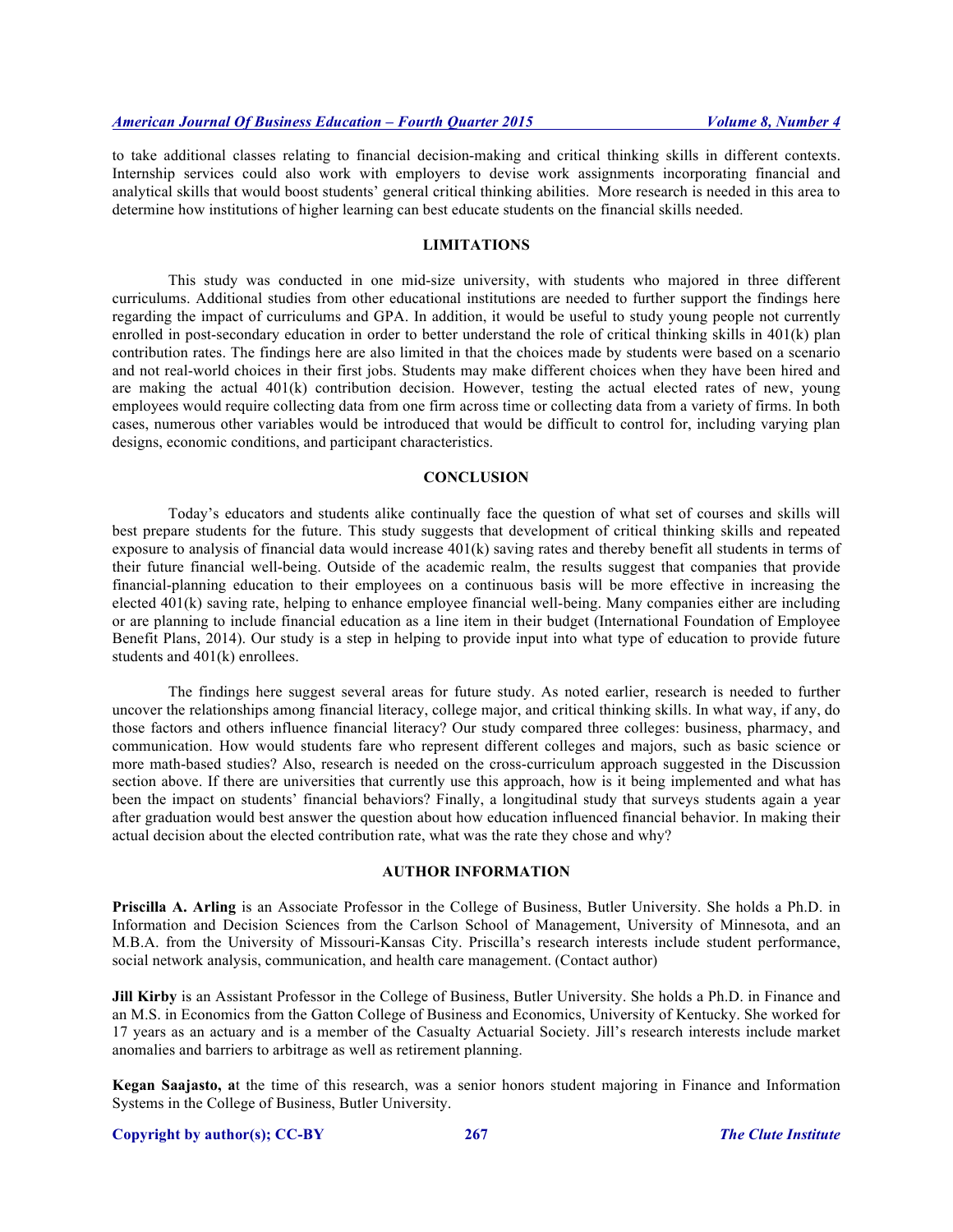#### **REFERENCES**

- American Benefits Council. (2013). *Trends in 401(k) Plans and Retirement Rewards.* Retrieved November, 12, 2014 from http://www.americanbenefitscouncil.org/documents2013/abc-waw-surveytrendsin401kplans-2013.pdf.
- Arthaud-Day, M. L., Rode, J. C., & Turnley, W. H. (2012). Direct and Contextual Effects of Individual Values on Organizational Citizenship Behavior in Teams. *Journal of Applied Psychology*, *97*(4), 792-807.
- Arum, R., & Roksa, J. (2011). *Academically adrift: Limited learning on college campuses*. Chicago: University of Chicago Press.
- Behar-Horenstein, L. S., & Niu, L. (2011). Teaching critical thinking skills in higher education: A review of the literature. *Journal of College Teaching & Learning*, *8*(2), 25-42.
- Bernheim, B. D., & Garrett, D. M. (2003). The Effects of Financial Education in the Workplace: Evidence from a Survey of Households. *Journal of Public Economics*, *87*(7-8)*,* 1487-1519.
- Beshears, J., Choi, J. J., Laibson, D., & Madrian, B. C. (2009). The Importance of Default Options for Retirement Saving Outcomes: Evidence from the United States. In *Social Security Policy in a Changing Environment* (pp*.*167-195). Chicago: University of Chicago Press.
- Clark, K. (2013, March 7). Save Money. That's an Order. Interview with Mier Statman. *Money Magazine*. Retrieved October 2, 2014 from http://time.com/money/2792316/save-money-thats-an-order/.
- Diestel, S., Wegge, J., & Schmidt, K. (2014). The Impact of Social Context on the Relationships between Individual Job Satisfaction and Absenteeism: The Roles of Different Foci of Job Satisfaction and Work-Unit Absenteeism. *Academy of Management Journal*, 57(2), 353-382.
- Halpern, D. F. (1998). Teaching Critical Thinking for Transfer Across Domains: Disposition, skills, structure training, and metacognitive monitoring. *American Psychologist,* 53(4), 449-455.
- Hastings, J. S., Madrian, B. C., & Skimmyhorn, W. L. (2012). *Financial Literacy, Financial Education and Economic Outcomes* (NBER Working Paper No. 18412). Cambridge, MA: National Bureau of Economic Research.
- Hilgert, M. A., Hogarth, J. M., & Beverly, S. G. (2003). Household Financial Management: The Connection between Knowledge and Behavior. *Federal Reserve Bulletin, 89*, 309-322.
- Hung, A., Parker, A. M., & Yoong, J. (2009). *Defining and Measuring Financial Literacy,* (RAND Working Paper WR-708). Santa Monica, CA: RAND Corporation.
- International Foundation of Employee Benefit Plans. (2014). *Financial Education for Today's Workforce: 2014 Survey Results Preliminary Summary of Findings.* Retrieved November 3, 2014 from https://www.ifebp.org/bookstore/financialeducation/Pages/default.aspx.
- Kunsch, D. W., Schnarr, K., & van Tyle, R. (2014). The Use of Argument Mapping to Enhance Critical Thinking Skills in Business Education. *Journal of Education for Business*, *89*(8), 403-410.
- Luke, D. A. (2004). *Multilevel Modeling.* Thousand Oaks, CA: Sage Publications.
- Lusardi, A., & Mitchell, O. S. (2009). *How Ordinary Consumers Make Complex Economic Decisions: Financial Literacy and Retirement Readiness*. National Bureau of Economic
- Research. Retrieved November 3, 2014 from http://www.nber.org/papers/w15350.pdf.
- Lusardi, A., Mitchell, O. S., and Curto, V. (2010). Financial Literacy Among the Young*. Journal of Consumer Affairs*, *44*(2), 358-380.
- Mandell, L. (2008). *The Financial Literacy of Young American Adults*. Retrieved [date] from http://www.jumpstart.org/assets/files/2008SurveyBook.pdf.
- Munnell, A. H. (2012). *401(k) Plans in 2010: An Update from the SCF*. Center for Retirement Research at Boston College. Retrieved [date] from http://crr.bc.edu/wp-content/uploads/2012/07/IB\_12-13-508.pdf.
- Raudenbush, S. W., & Bryk, A. S. (2002). *Hierarchical Linear Models: Applications and Data Analysis Methods,*  Thousand Oaks, CA: Sage Publications.
- Roth, M. S. (2010). Beyond critical thinking. *The Chronicle of Higher Education,* January 3, 2010.
- Skimmyhorn, W. (2012). *Essays in Behavioral Household Finance* (Doctoral dissertation). Harvard University Kennedy School, Cambridge, MA.
- Snijders, T., & Bosker, R. (1994). Modeled Variance in Two-Level Models. *Sociological Methods & Research, 22*(3), 343-363.
- van Rooij, M. C. J., Lusardi, A., & Alessie, R. J. M. (2012). Financial Literacy, Retirement Planning and Household Wealth. *Economic Journal, 122*(560), 449-478.
- Willis, L. E. (2011). The Financial Education Fallacy. *The American Economic Review, 101*(3), 429-434.
- Wolcott, S. K. (2005). Assessment of Critical Thinking. In K. Martell & T. Calderon (Eds.), *Assessment of Student Learning in Business Schools: Best Practices Each Step of the Way* (pp. 130-153). Tallahasee, FL: Association for Institutional Research.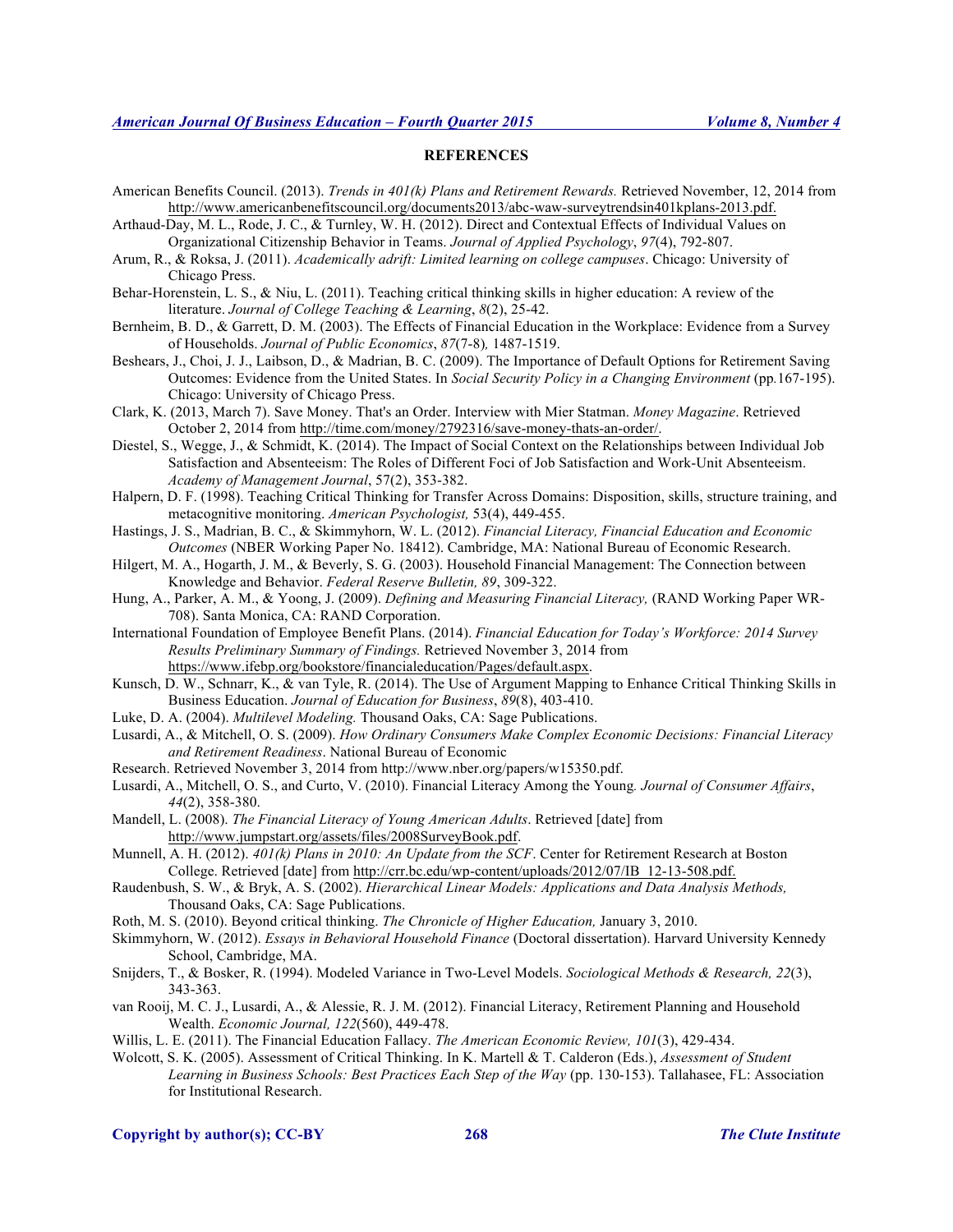# **APPENDIX A**

# **Survey Scenario**

Assume that you get a post graduate position with a company paying you \$50,000 per year. The company will match up to 3% of the contribution to the 401k plan. Initially, you are automatically enrolled at a 15%\* contribution rate. Remember the more you save the more you will have at retirement, but the less current income you will have to spend.

For Example: If you save 0%, you could purchase a new Toyota Corolla in the first year out of college and live in a one bedroom apartment with no roommates in your desired neighborhood.

If you save 15%, you could purchase a used Toyota Corolla with 75,000 miles and live in an apartment with 2 roommates in a less desirable neighborhood.

When I graduate, I would elect to change the percentage contribution rate to \_\_\_\_\_\_. (Enter one number from 0 to 15%)

Please briefly describe your reasoning behind your answer.

\**Half of surveys listed a default rate of 15% and the other half listed a default rate of 3%.*